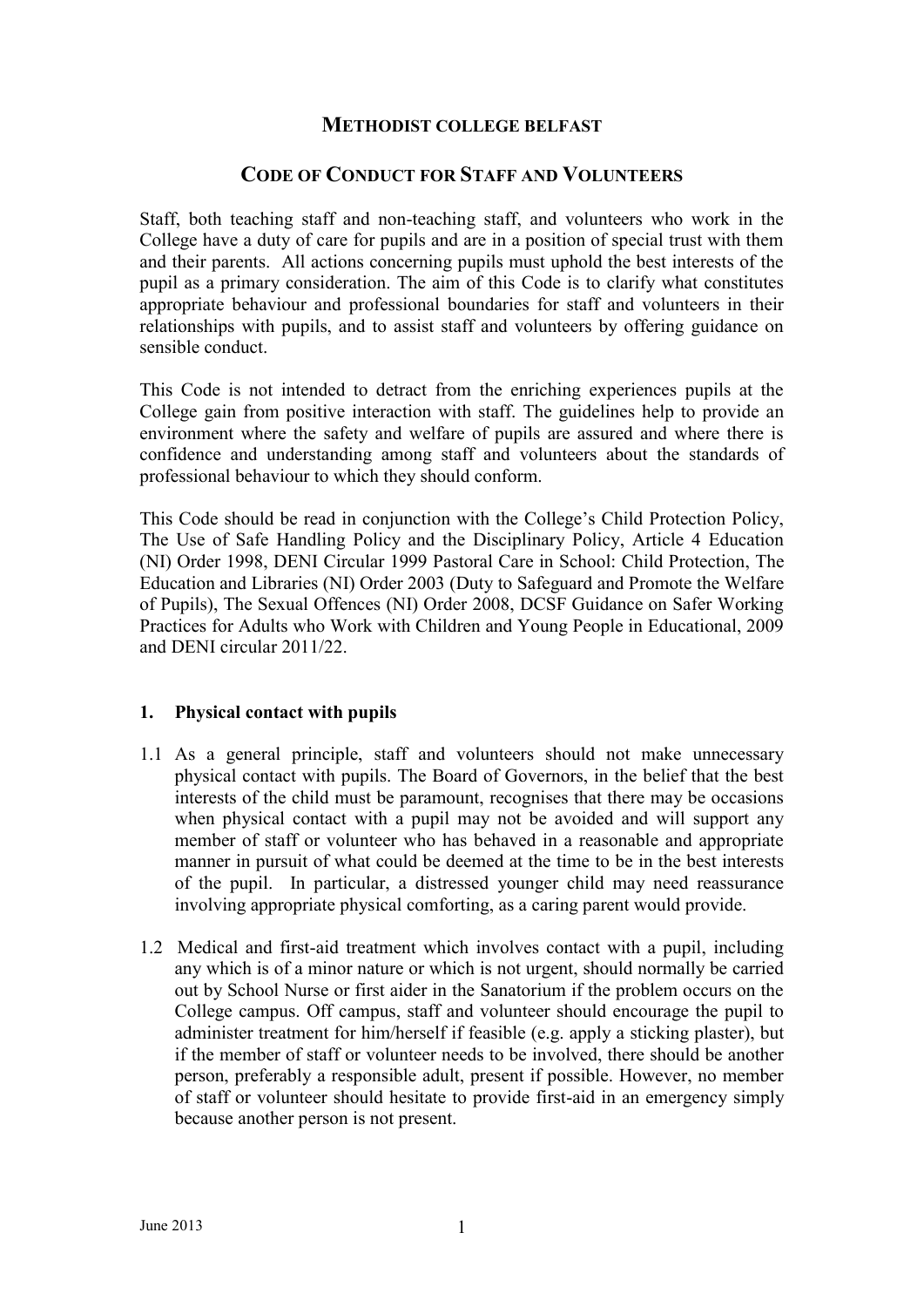- 1.3 The Departments of Physical Education, Science and Technology have their own first-aid procedure. These procedures are, however, fully informed by the Child Protection considerations in this Code.
- 1.4 Where a pupil may be at risk of serious damage, injury or even loss of life a member of staff or volunteer who possesses the competence to give emergency first-aid (including resuscitation) which would involve contact with the pupil should do so. The safety and well-being of the child are the paramount factors in determining the appropriateness of the action taken and the Board of Governors will support any member of staff or volunteer who in these circumstances has behaved in a reasonable and appropriate manner in the best interests of the pupil.
- 1.5 Staff and volunteers should never touch a child who has clearly indicated that he/she is or would be uncomfortable with such contact, unless it is necessary to protect the child or others from harm.
- 1.6 A member of staff or volunteer might need to remove a child from a source of imminent danger. Physical contact may be used by a member of staff or volunteer as a means of restraint where a pupil has become a danger to him/herself, to a member of staff or volunteer, to another pupil, to a member of the public or to property, or in order to prevent him/her from committing an offence, provided that:
	- physical intervention is used as a last resort, after other behaviour management strategies have failed;
	- \* the level of force used is reasonable and proportionate to what is required to restrain the pupil;
	- every reasonable effort is made to avoid injury to the pupil;
	- the pupil is on school premises or is off school premises but under the lawful control of the member of staff.

See MCB policy on the *Use of Safe Handling* and *DENI Circular 1999 Article 4 Education (NI) Order 1998*

- 1.7 Any other form of physical contact with a pupil is to be avoided. The deliberate and conscious use of physical violence as a form of punishment or discipline is specifically prohibited by law and cannot be used under any circumstances. It is a serious offence for a member of staff or volunteer to touch a pupil on any part of his or her body in a manner or for a purpose which might reasonably be construed as punishment or as indecent.
- 1.8 The Sexual Offences (NI) Order 2008 makes it clear that it is an "*abuse of position of trust*" for a member of staff or volunteer to have an inappropriate relationship with anyone 18 years and under. Care should be taken to ensure no action could be construed as grooming. Staff and volunteers whose responsibilities necessitate intimate physical contact with pupils should comply with the plan of action agreed with the School Nurse and SENCO and The Area Child Protection Committee (ACPC) Regional Policy and Procedures (2005, amended 2008) for working with vulnerable young people. The views of the pupil should be sought in the setting up and reviewing of arrangements.
- 1.9 As a general principle, in all circumstances where physical contact has to be made with a pupil, staff and volunteers should be aware of the potential for a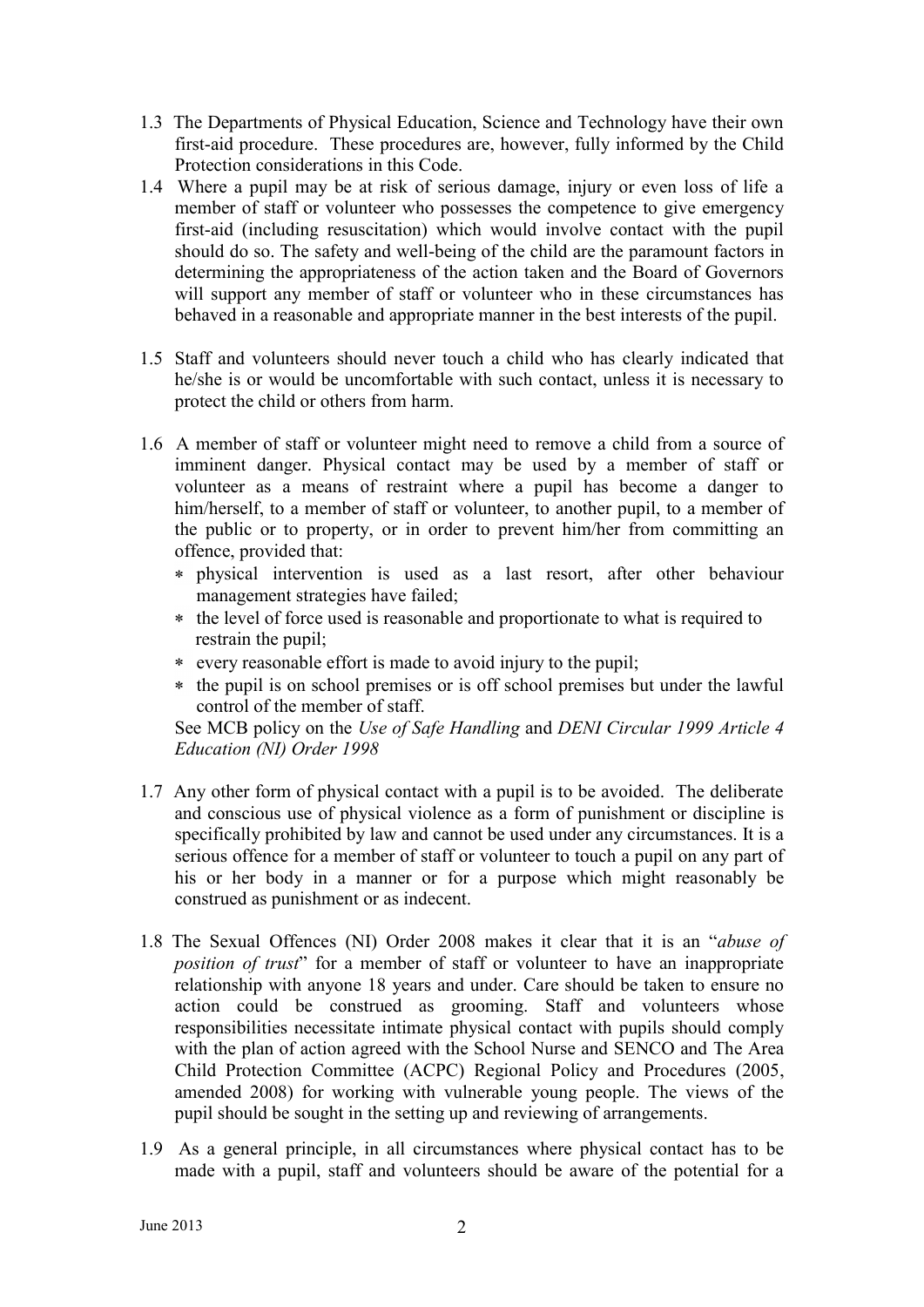mistaken interpretation of their behaviour and, if possible, manage the circumstances so that they have at least one other person present, preferably a responsible adult. In subjects like Physical Education, Drama and Music staff wishing to demonstrate a technique should explain to the pupil the reason why the contact is necessary and what form the contact will take. Such contact should take place in a safe, open environment i.e. easily observed by others. Where pupils are changing, staff and volunteers should announce their intention to enter and allow time for pupils to be appropriately attired.

# **2. Conducting interviews**

- 2.1 In circumstances where a member of staff is in a "one-to-one" class or interview with a pupil, staff must ensure that they maintain professional boundaries at all times. It would not be possible for the activities of the College to proceed normally (e.g. an instrumental music lesson) or for the best interests of the pupils to be served (e.g. a pastoral interview) if a member of staff could never be alone with a pupil. However, staff should be aware of the possible risk which may arise and follow the College guidelines. Members of staff should ensure another member of staff knows the meeting is taking place. Another member of staff should either be present or reasonably near during the meeting. Volunteers should normally be accompanied by the member of staff in charge of the activity during an interview with a pupil, unless permission has been given by the Principal for a one-to-one interview.
- 2.2 Members of staff and volunteer should never be alone with any pupil if the latter may have cause for a sense of grievance; they should always ask a colleague to be present or, if this is not practicable, ensure that they have informed a colleague of the circumstances, i.e. where, when and with whom the interview is taking place, with whom and the concerns which the interviewer may have.
- 2.3 Members of staff and volunteer should always ensure that the location is as open to public overview and interruption as possible. For example, they should never have blinds/curtains closed or a door unable to be opened from outside or the window in the door covered. There should never be a sign prohibiting entry to the room, although a sign indicating the room is in use may be used. Staff and volunteers should consider, if the circumstances seem to merit it, whether the door of the room should be left open or, in the case of an interview which is not confidential, whether it could equally well be held in a more public area.
- 2.4 The seating for an interview or class should always be arranged so that there is no possibility of accidental physical contact which may be misinterpreted.
- 2.5 Members of staff and volunteers should not normally be alone with a pupil where the subject of the interview is known in advance to be about intimate/sexual matters.
- 2.6 All interviews and one-to-one classes should take place during normal school hours and in appropriate rooms on the College's premises.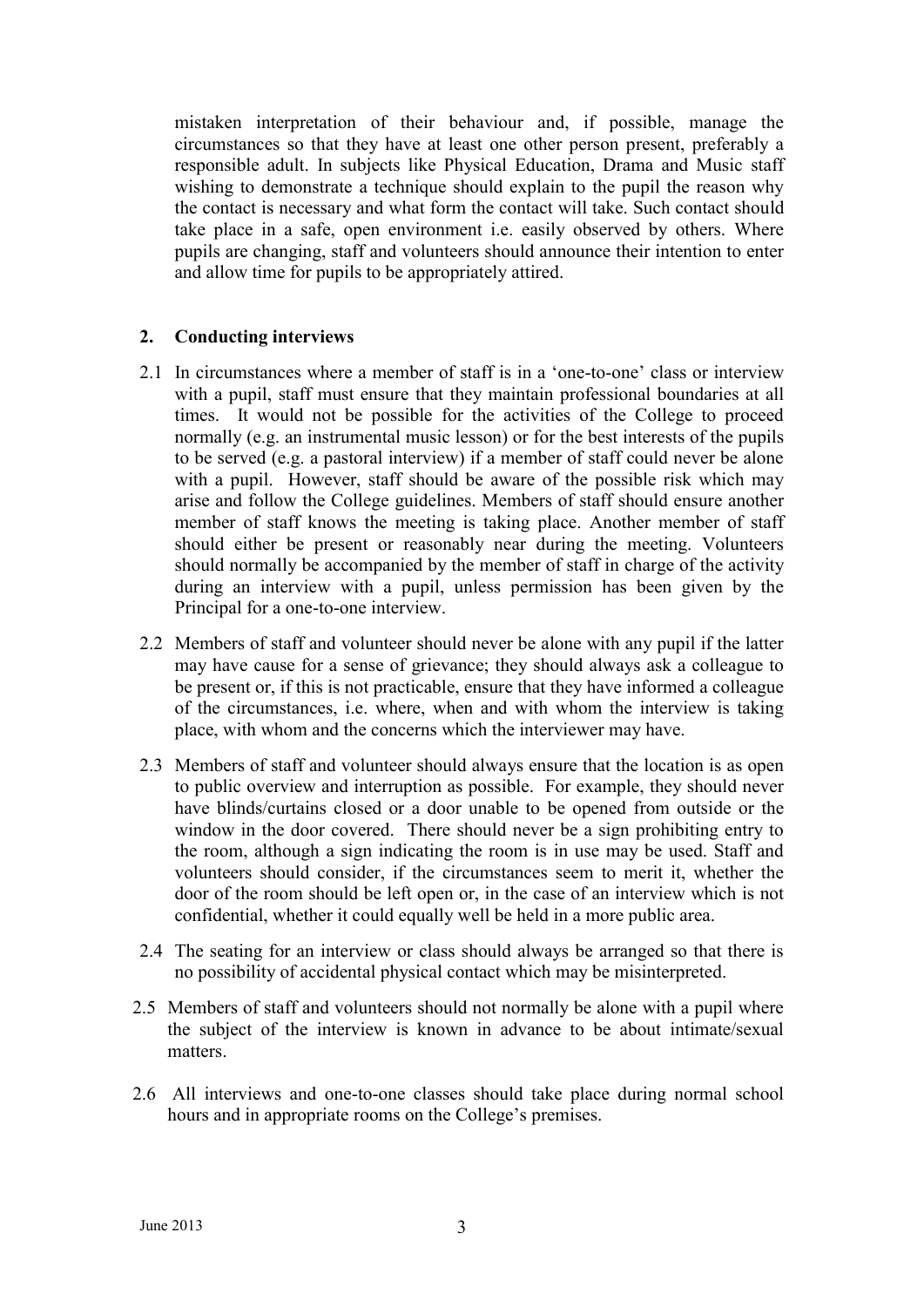- 2.7 No member of staff or volunteer should make an arrangement to meet a pupil or pupils off College premises, except if sanctioned by the Principal and it is directly related to an approved College activity previously notified to the Principal.
- 2.8 In the event that members of staff and volunteers become concerned at any stage for their own position, they should bring the interview to a halt so that they may leave the room in order to set up alternative, 'safe' arrangements.
- 2.9 Following any incident where a member of staff or volunteer feels that his/her actions have been, or may be, misconstrued a written report of the incident should be submitted immediately to the Principal.
- 2.10 If a complaint is made about inappropriate behaviour regarding a member of staff or volunteer, this could result in the PSNI and/or Social Services being contacted.

# **3. General treatment of pupils**

All members of staff and volunteers should be aware that under certain circumstances they could risk an allegation of emotional abuse. This is an area where there is the potential for differences between what an adult regards as normal and justifiable disciplinary action and language from what a pupil or a parent may see as a form of emotional abuse. It would be impossible to define every set of circumstances which might arise under this heading, but in general terms members of staff and volunteers need to ensure that they do nothing which might give the appearance of

- verbal bullying of a particular pupil
- personal denigration or humiliation of a particular pupil
- unfair or inequitable treatment of a particular pupil.  $\ast$

Staff and volunteers should ensure that their relationship with pupils is appropriate to the age, maturity and gender of the pupils and conforms to our duty of care. Attitude, demeanour, tone and language all require care and thought by staff. *If a member of staff or volunteers is concerned about the behaviour of another member of staff or volunteer may be abusive, they must report it to the Principal.*

Staff and volunteers must take care that their conduct does not give rise to comment or speculation. Staff and volunteers must refrain from asking pupils to undertake personal jobs and giving gifts should only be part of an agreed reward system to avoid gestures being misinterpreted as favouritism or grooming.

# **4. Residential Trips and Extra-Curricular Activities**

4.1 It is clear that however meticulous members of staff and volunteers need to be in the normal circumstances of the day school, even more care needs to be taken in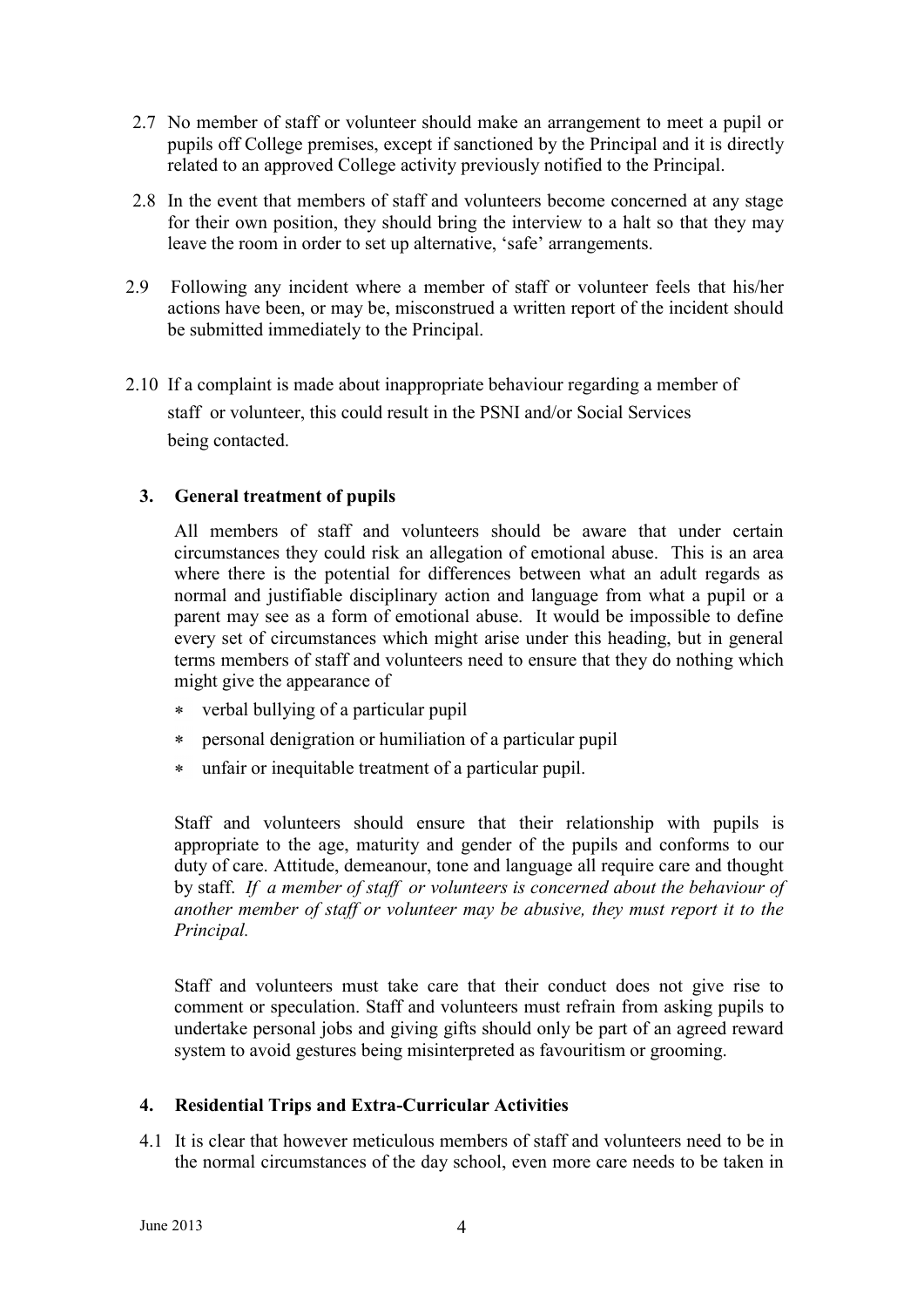the above areas. While these situations may be more informal, the normal high standard of professional conduct is to be maintained.

- 4.2 Members of staff and volunteers, in order to ensure that there is always someone who can verify their conduct, should avoid, if they can,
	- being alone in a room with a pupil other than for a confidential interview (see Section 2 above);
	- being alone with a pupil in a car or minibus.

The presence of another pupil or pupils or a reasonable adult should be an adequate safe-guard. The situation where pupils are dropped off individually from a minibus or car until there is only one pupil left with a member of staff or volunteer should be avoided if possible, unless the parents of the pupil are aware of and agree to the arrangement or where the health and/or safety of the pupil would be compromised if such transportation was not provided. In such circumstances the pupil should, if possible, travel in the back of the vehicle.

Staff (or volunteers permitted by the Principal in exceptional circumstances) transporting pupils in their own cars must adhere to legislation about seatbelts and have specialist insurance to cover the use of their car for work purposes. Staff and volunteers must ensure emergency lifts are recorded with the Vice Principal (Quality Assurance) and can be justified.

- 4.3 Members of staff and volunteers on residential trips should only enter sleeping, toilet, showering or changing facilities when they are satisfied that there is another responsible adult in a position to verify their conduct. They should knock first, announce who they are and seek clearance to enter, except in emergencies.
- 4.4 Members of staff (or volunteers permitted by the Principal in exceptional circumstances) who are the only adult accompanying a school team or travelling with a small group on a residential trip need to be especially careful and sensitive to their own vulnerability. They should ensure that they abide by the general principle set out above of never being alone with a pupil in circumstances which might be difficult to account for later.
- 4.5 Members of staff organising school trips or extra-curricular activities should inform the Principal if they intend to engage an adult who is not a member of staff to accompany the trip or assist with the activity. The Principal must be consulted before he/she is engaged and it will be his decision whether the person can be used. Any person who has access to a pupil or pupils must have an enhanced disclosure check through Access NI/ISA. The member of staff in charge of the trip or activity must liaise with the Designated Teacher for Child Protection to ensure the volunteer is given appropriate instruction in Child Protection matters, the Use of Safe Handling and the requirements of this Code prior to taking part in the trip or activity. Guidance in the policy "*Educational Trips. Best Practice, 2009'* and *Off the Premises Handbook* should be followed.
- 4.6 Special oversight and care need to be shown to pupils on school trips who will be staying with host families. The Vice Principal in charge of trips should be consulted about the vetting issues. All reasonable steps should be taken to ensure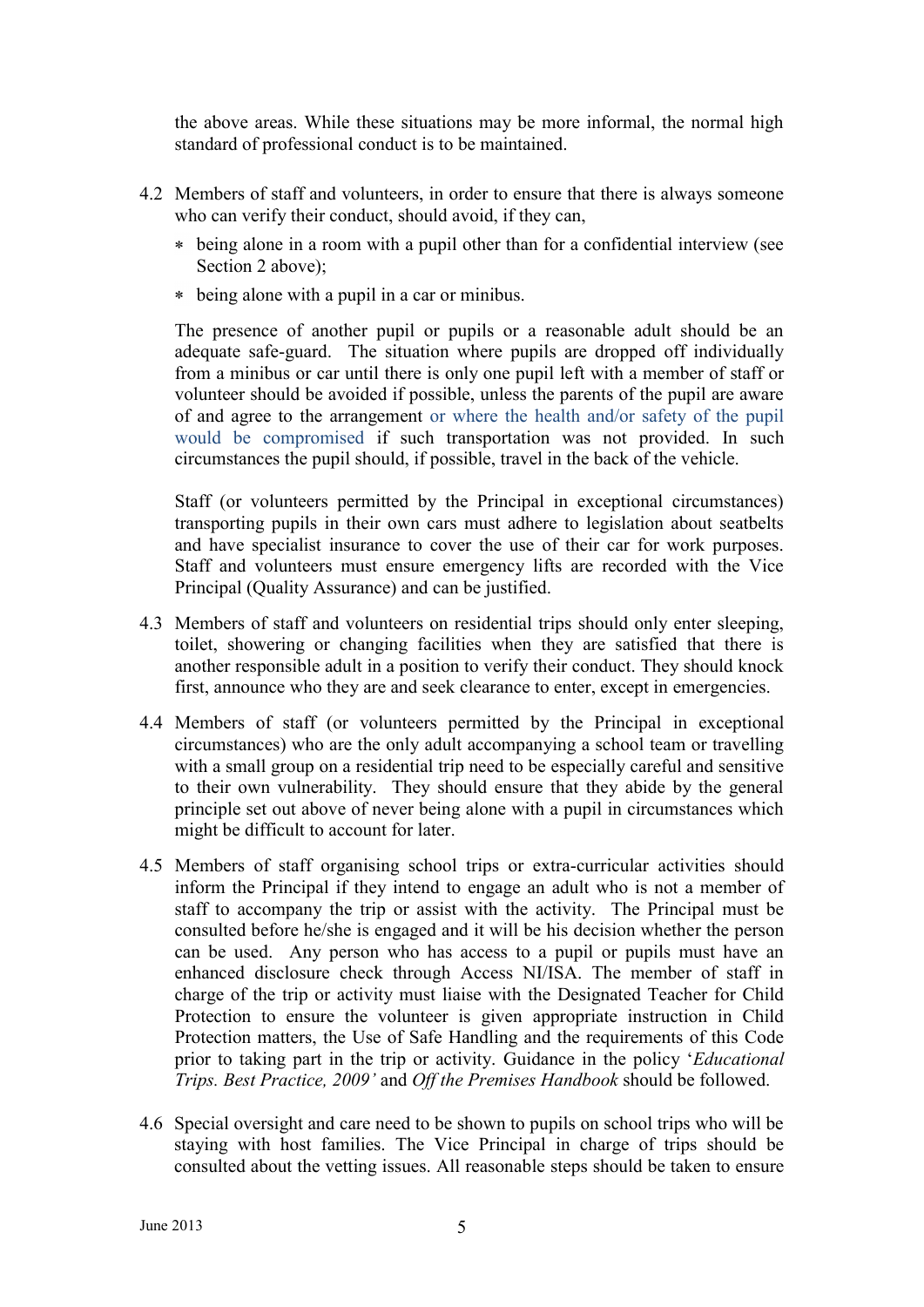that the pupils are not going into a situation of known danger and, because it is very difficult to guarantee a pupil"s safety in these circumstances which are largely outside our control, it is particularly important that pupils in this situation should have an emergency phone number to contact in the event of problems.

- 4.7 Where it is deemed desirable, staff and volunteers accompanying residential trips should establish "out-of-bounds" areas and "curfew" times for the protection of some or all pupils. The staff and volunteers should also ensure that they have an effective procedure for "signing out/in" and an efficient method of raising concerns if pupils fail to report back by the required times.
- 4.8 Members of staff and volunteers accompanying residential trips should ensure that access to pupils while under their supervision (especially in their sleeping quarters) is secure.
- 4.9 Staff and volunteers should consult "Educational Trips: Best practice, 2009 (SEELB), including the requirements on risk assessments.

# **5 Choice and Use of Teaching Materials**

- 5.1 Staff have a responsibility to ensure that all teaching material is appropriate to the age of the pupils with whom it is used. Staff should be sensitive to the fact that the experience and maturity of pupils within the same year group can vary greatly and select material carefully in order to avoid causing offence or distress. Material must also be compatible with the ethos of the College and comply with legal requirements. Special attention must be taken to ensure the ideas, language and images in teaching material are appropriate to the context and to the pupils with whom it is used. Volunteers must have material vetted by the member of staff in charge of the activity.
- 5.2 No material rated above "15" should be used with any pupils in the College, unless it is vetted by the teacher and deemed appropriate.
- 5.3 Staff and volunteers should avoid teaching material if the motives for its choice could be misinterpreted or criticised.
- 5.4 If in doubt about the appropriateness of a particular teaching material, staff and volunteers should consult with the Principal before using it.

# **6 Acceptable use of Technology**

 Staff and volunteers should be familiar with the College"s *Acceptable Use of ICT Policy* and adhere to it. The use of devices owned personally by staff, volunteers and pupils is subject to the same requirements as technology provided by the school.